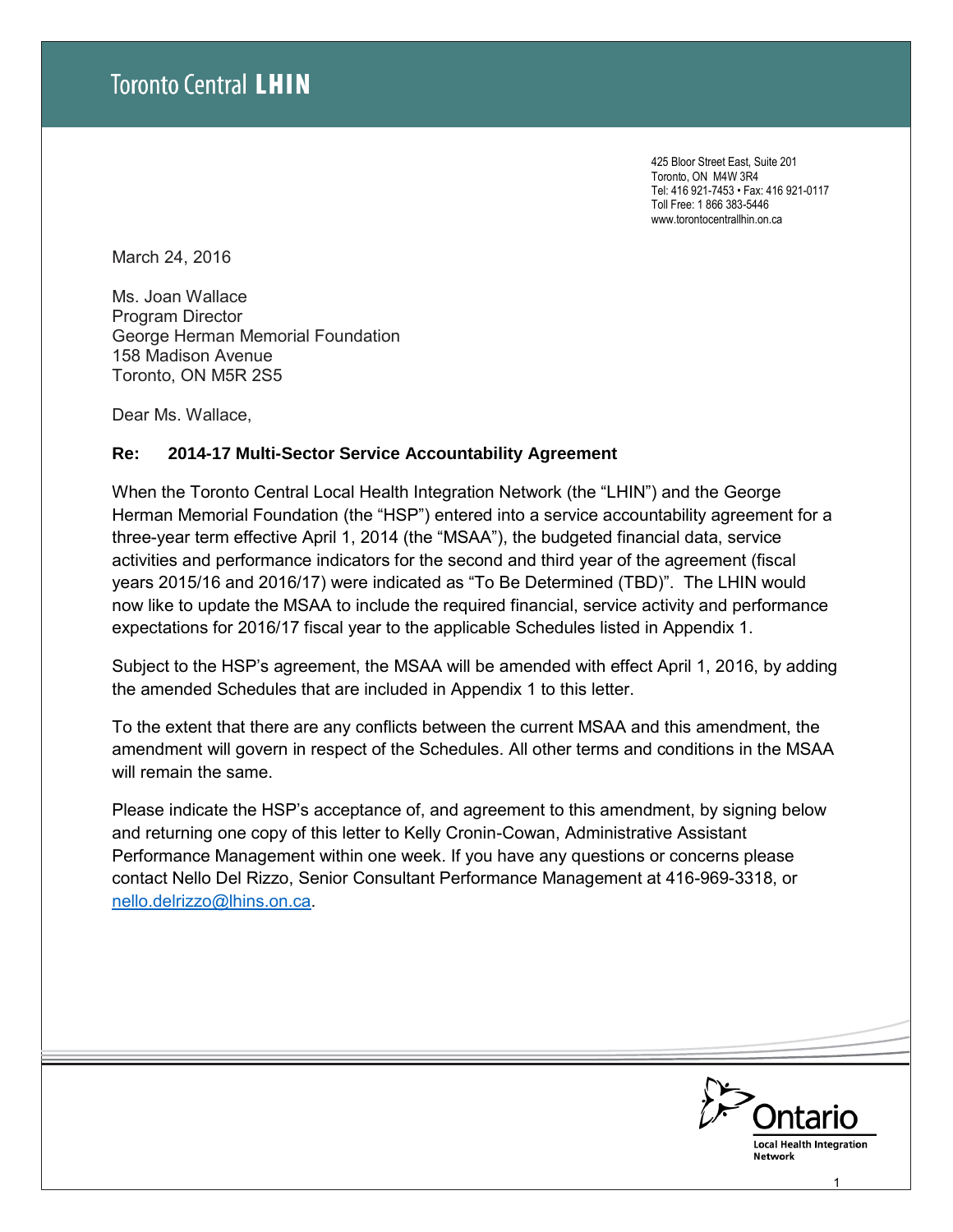Toronto Central LHIN appreciates your team's collaboration and hard work during this 2016/17 MSAA refresh process. We look forward to our continued work together.

Sincerely,

Susan Fitzpatrick Chief Executive Officer Toronto Central LHIN

c: Michelle Gibbs, Co-Chair, George Herman Memorial Foundation Angela Ferrante, Board Chair, Toronto Central LHIN Bill Manson, Senior Director, Performance Management, Toronto Central LHIN Nello Del Rizzo, Senior Consultant, Performance Management, Toronto Central LHIN

encl.: Appendix 1

## **AGREED TO AND ACCEPTED BY:**

### **George Herman Memorial Foundation**

#### **By:**

 Joan Wallace, Program Director on April 6, 2016 I have the authority to bind George Herman Memorial Foundation

### **And By:**

 Sonia Shields, Co-Chair on April 8, 2016 I have the authority to bind George Herman Memorial Foundation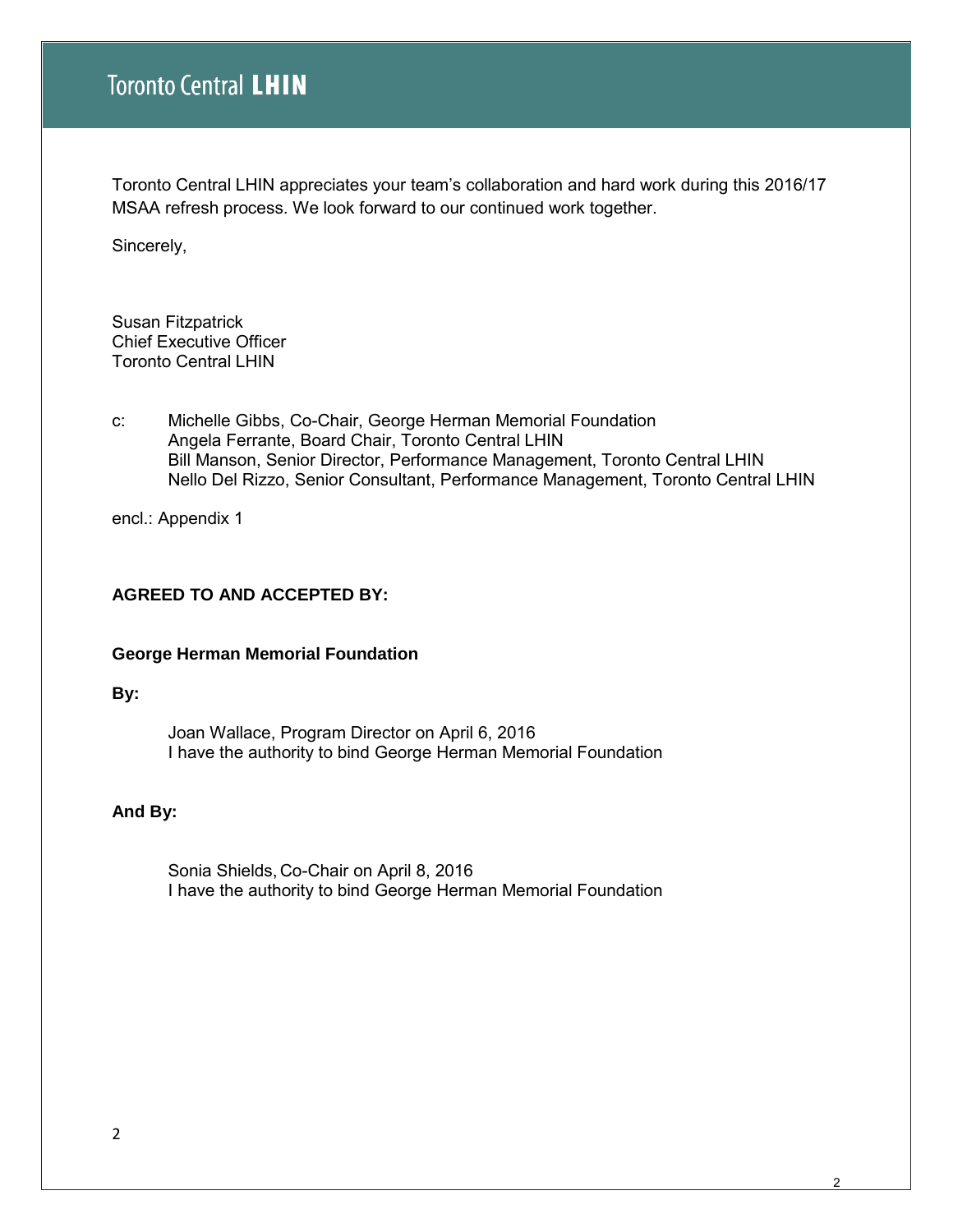# **Toronto Central LHIN**

# **APPENDIX 1**

Schedule B1 Total LHIN Funding

- Schedule B2 Clinical Activity Summary
- Schedule E1 Core Indicators
- Schedule E2a Clinical Activity Detail
- Schedule E3a LHIN Local Indicators and Obligations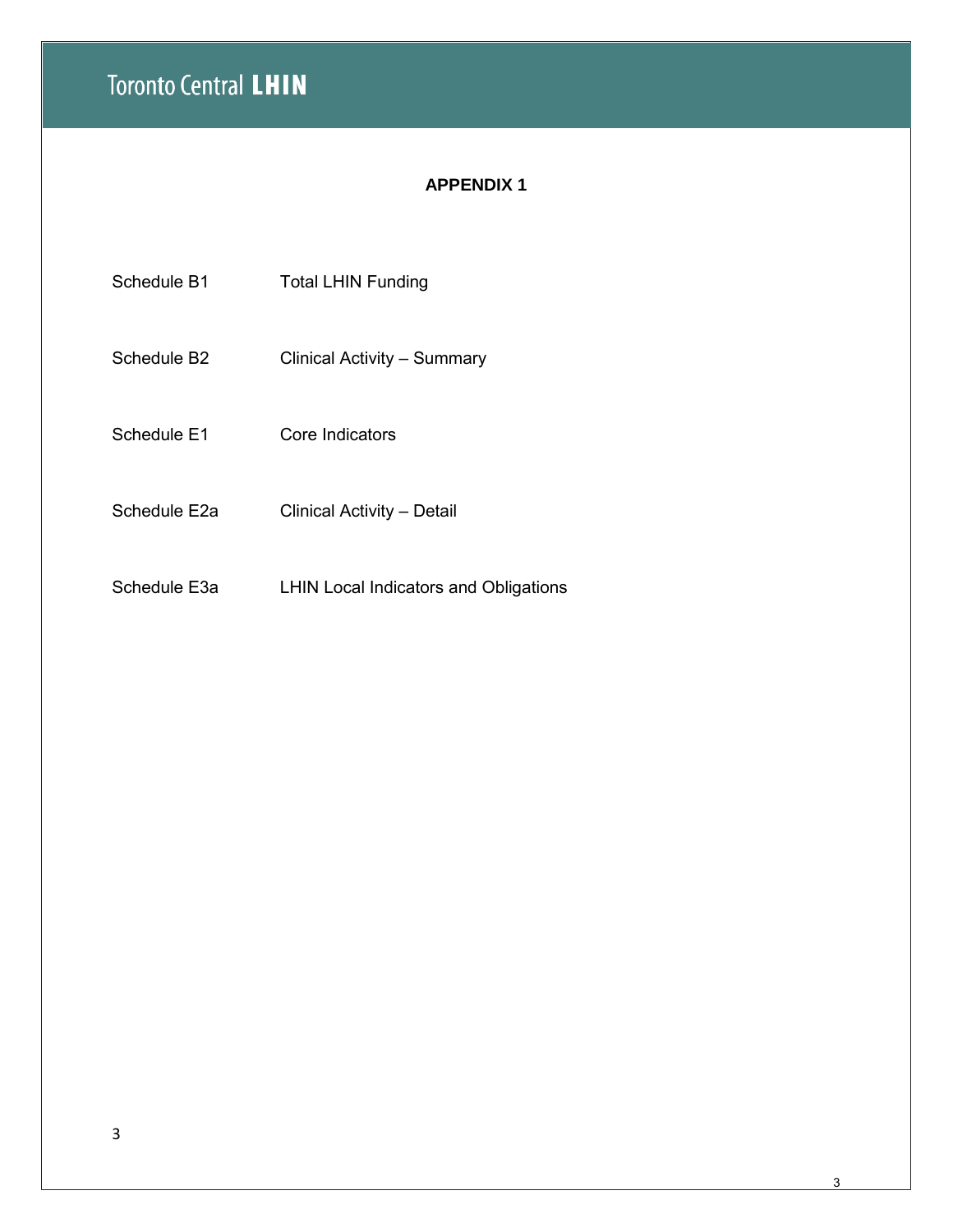# **Schedule B1: Total LHIN Funding**

### **2014-2017**

**Health Service Provider: George Herman Memorial Foundation**

| <b>LHIN Program</b><br>Revenue & Expenses             | Row<br>#       | Account: Financial (F) Reference<br>OHRS Version 9.0                                                                | 2014/2015<br><b>Plan Target</b> | 2015/2016<br><b>Plan Target</b> | 2016/2017<br>Plan Target |
|-------------------------------------------------------|----------------|---------------------------------------------------------------------------------------------------------------------|---------------------------------|---------------------------------|--------------------------|
| <b>REVENUE</b>                                        |                |                                                                                                                     |                                 |                                 |                          |
| <b>LHIN Global Base Allocation</b>                    | 1              | F 11006                                                                                                             | \$118,326                       | \$118,326                       | \$118,326                |
| HBAM Funding (CCAC only)                              | $\overline{2}$ | F 11005                                                                                                             | \$0                             | \$0                             | \$0                      |
| Quality-Based Procedures (CCAC only)                  | 3              | F 11004                                                                                                             | \$0                             | \$0                             | \$0                      |
| <b>MOHLTC Base Allocation</b>                         | $\overline{4}$ | F 11010                                                                                                             | \$0                             | \$0                             | \$0                      |
| MOHLTC Other funding envelopes                        | 5              | F 11014                                                                                                             | \$0                             | \$0                             | \$0                      |
| <b>LHIN One Time</b>                                  | 6              | F 11008                                                                                                             | \$0                             | \$0                             | $\overline{50}$          |
| <b>MOHLTC One Time</b>                                | $\overline{7}$ | F 11012                                                                                                             | \$0                             | \$0                             | \$0                      |
| Paymaster Flow Through                                | 8              | F 11019                                                                                                             | \$0                             | \$0                             | \$0                      |
| Service Recipient Revenue                             | 9              | F 11050 to 11090                                                                                                    | \$106,000                       | \$109,000                       | \$110,000                |
| <b>Subtotal Revenue LHIN/MOHLTC</b>                   | 10             | Sum of Rows 1 to 9                                                                                                  | \$224,326                       | \$227.326                       | \$228,326                |
| Recoveries from External/Internal Sources             | 11             | F 120*                                                                                                              | \$0                             | \$C                             | \$0                      |
| Donations                                             | 12             | F 140*                                                                                                              | \$26,000                        | \$17,000                        | \$17,000                 |
| Other Funding Sources & Other Revenue                 | 13             | F 130* to 190*, 110*, [excl. F 11006, 11008, 11010, 11012, 11014, 11019, 11050 to<br>11090, 131*, 140*, 141*, 151*] | \$500                           | \$500                           | \$84,500                 |
| <b>Subtotal Other Revenues</b>                        | 14             | Sum of Rows 11 to 13                                                                                                | \$26,500                        | \$17,500                        | \$101,500                |
| <b>TOTAL REVENUE</b><br><b>FUND TYPE 2</b>            | 15             | Sum of Rows 10 and 14                                                                                               | \$250,826                       | \$244,826                       | \$329,826                |
| <b>EXPENSES</b>                                       |                |                                                                                                                     |                                 |                                 |                          |
| Compensation                                          |                |                                                                                                                     |                                 |                                 |                          |
| Salaries (Worked hours + Benefit hours cost)          | 17             | F 31010, 31030, 31090, 35010, 35030, 35090                                                                          | \$149,100                       | \$150,000                       | \$150,000                |
| <b>Benefit Contributions</b>                          | 18             | F 31040 to 31085, 35040 to 35085                                                                                    | \$20,100                        | \$21,500                        | \$13,000                 |
| Employee Future Benefit Compensation                  | 19             | F 305*                                                                                                              | \$0                             | \$0                             | \$0                      |
| Physician Compensation                                | 20             | F 390*                                                                                                              | \$0                             | \$0                             | \$0                      |
| Physician Assistant Compensation                      | 21             | F 390*                                                                                                              | \$0                             | \$0                             | \$0                      |
| Nurse Practitioner Compensation                       | 22             | F 380*                                                                                                              | \$0                             | \$0                             | \$0                      |
| Physiotherapist Compensation                          | 23             | F 350*                                                                                                              |                                 | \$0                             | \$0                      |
| <b>Chiropractor Compensation</b>                      | 24             | F 390*                                                                                                              |                                 | \$0                             | \$0                      |
| All Other Medical Staff Compensation                  | 25             | F 390*, [excl. F 39092]                                                                                             | \$0                             | \$0                             | \$0                      |
| <b>Sessional Fees</b>                                 | 26             | F 39092                                                                                                             | \$0                             | \$0                             | \$0                      |
| <b>Service Costs</b>                                  |                |                                                                                                                     |                                 |                                 |                          |
| Med/Surgical Supplies & Drugs                         | 27             | F 460*, 465*, 560*, 565*                                                                                            | \$0                             | \$0                             | \$0                      |
| Supplies & Sundry Expenses                            | 28             | F 4*, 5*, 6*, [excl. F 460*, 465*, 560*, 565*, 69596, 69571, 72000, 62800, 45100,                                   | \$57,626                        | \$49,326                        | \$53,826                 |
|                                                       |                | 69700]                                                                                                              |                                 |                                 |                          |
| Community One Time Expense                            | 29             | F 69596                                                                                                             | \$0                             | \$0                             | \$0                      |
| <b>Equipment Expenses</b>                             | 30             | F 7*, [excl. F 750*, 780*]                                                                                          | \$0                             | \$0                             | \$0                      |
| Amortization on Major Equip, Software License & Fees  | 31             | F 750*, 780*                                                                                                        | \$0                             | \$0                             | \$0                      |
| Contracted Out Expense                                | 32             | F 8*                                                                                                                | \$0                             | \$0                             | \$0                      |
| <b>Buildings &amp; Grounds Expenses</b>               | 33             | F 9*, [excl. F 950*]                                                                                                | \$24,000                        | \$24,000                        | \$113,000                |
| <b>Building Amortization</b>                          | 34             | F 9*                                                                                                                | \$0                             | \$0                             | \$0                      |
| <b>FUND TYPE 2</b><br><b>TOTAL EXPENSES</b>           | 35             | Sum of Rows 17 to 34                                                                                                | \$250,826                       | \$244,826                       | \$329,826                |
| NET SURPLUS/(DEFICIT) FROM OPERATIONS                 | 36             | Row 15 minus Row 35                                                                                                 | \$0                             | \$0                             | \$0                      |
| Amortization - Grants/Donations Revenue               | 37             | F 131*, 141* & 151*                                                                                                 | \$0                             | \$0                             | \$0                      |
| SURPLUS/DEFICIT Incl. Amortization of                 | 38             | Sum of Rows 36 to 37                                                                                                | \$0                             | \$0                             | \$0                      |
| <b>FUND TYPE 3 - OTHER</b>                            |                |                                                                                                                     |                                 |                                 |                          |
| Total Revenue (Type 3)                                | 39             | F 1*                                                                                                                | \$0                             | \$0                             | $ 10\rangle$             |
| Total Expenses (Type 3)                               | 40             | F 3*, F 4*, F 5*, F 6*, F 7*, F 8*, F 9*                                                                            | \$0                             | \$0                             | \$0                      |
| <b>NET SURPLUS/(DEFICIT)</b><br><b>FUND TYPE 3</b>    | 41             | Row 39 minus Row 40                                                                                                 | \$0                             | \$0                             |                          |
|                                                       |                |                                                                                                                     |                                 |                                 | \$0                      |
| FUND TYPE 1 - HOSPITAL                                |                |                                                                                                                     |                                 |                                 |                          |
| Total Revenue (Type 1)                                | 42             | $F 1*$                                                                                                              | \$0                             | \$0                             | \$0                      |
| Total Expenses (Type 1)                               | 43             | F 3*, F 4*, F 5*, F 6*, F 7*, F 8*, F 9*                                                                            | \$0                             | \$0                             | \$0                      |
| <b>NET SURPLUS/(DEFICIT)</b><br><b>FUND TYPE 1</b>    | 44             | Row 42 minus Row 43                                                                                                 | \$0                             | \$0                             | \$0                      |
| <b>ALL FUND TYPES</b>                                 |                |                                                                                                                     |                                 |                                 |                          |
| <b>Total Revenue (All Funds)</b>                      | 45             | Line $15 +$ line $39 +$ line $42$                                                                                   | \$250,826                       | \$244,826                       | \$329,826                |
| <b>Total Expenses (All Funds)</b>                     | 46             | Line $16 +$ line $40 +$ line $43$                                                                                   | \$250,826                       | \$244,826                       | \$329,826                |
| <b>NET SURPLUS/(DEFICIT)</b><br><b>ALL FUND TYPES</b> | 47             | Row 45 minus Row 46                                                                                                 | \$0                             | \$0                             | \$0                      |
| <b>Total Admin Expenses Allocated to the TPBEs</b>    |                |                                                                                                                     |                                 |                                 |                          |
| <b>Undistributed Accounting Centres</b>               | 48             | $82*$                                                                                                               | \$0                             | \$0                             | \$0                      |
| <b>Plant Operations</b>                               | 49             | 72 1*                                                                                                               |                                 |                                 | \$0                      |
| <b>Volunteer Services</b>                             | 50             | 72 1*                                                                                                               |                                 |                                 | \$0                      |
| Information Systems Support                           | 51             | 72 1*                                                                                                               |                                 |                                 | \$0                      |
| General Administration                                | 52             | 72 1*                                                                                                               |                                 |                                 | \$100,000                |
| Admin & Support Services                              | 53             | 72 1*                                                                                                               | \$89,000                        | \$95,000                        | \$100,000                |
| <b>Management Clinical Services</b>                   | 54             | 72505                                                                                                               | \$0                             | \$0                             | \$0                      |
| <b>Medical Resources</b>                              | 55             | 72507                                                                                                               | \$0                             | \$0                             | \$0                      |
| <b>Total Admin &amp; Undistributed Expenses</b>       | 56             | Sum of Rows 48-51 (included in Fund Type 2 expenses above)                                                          |                                 | \$95,000                        | \$100,000                |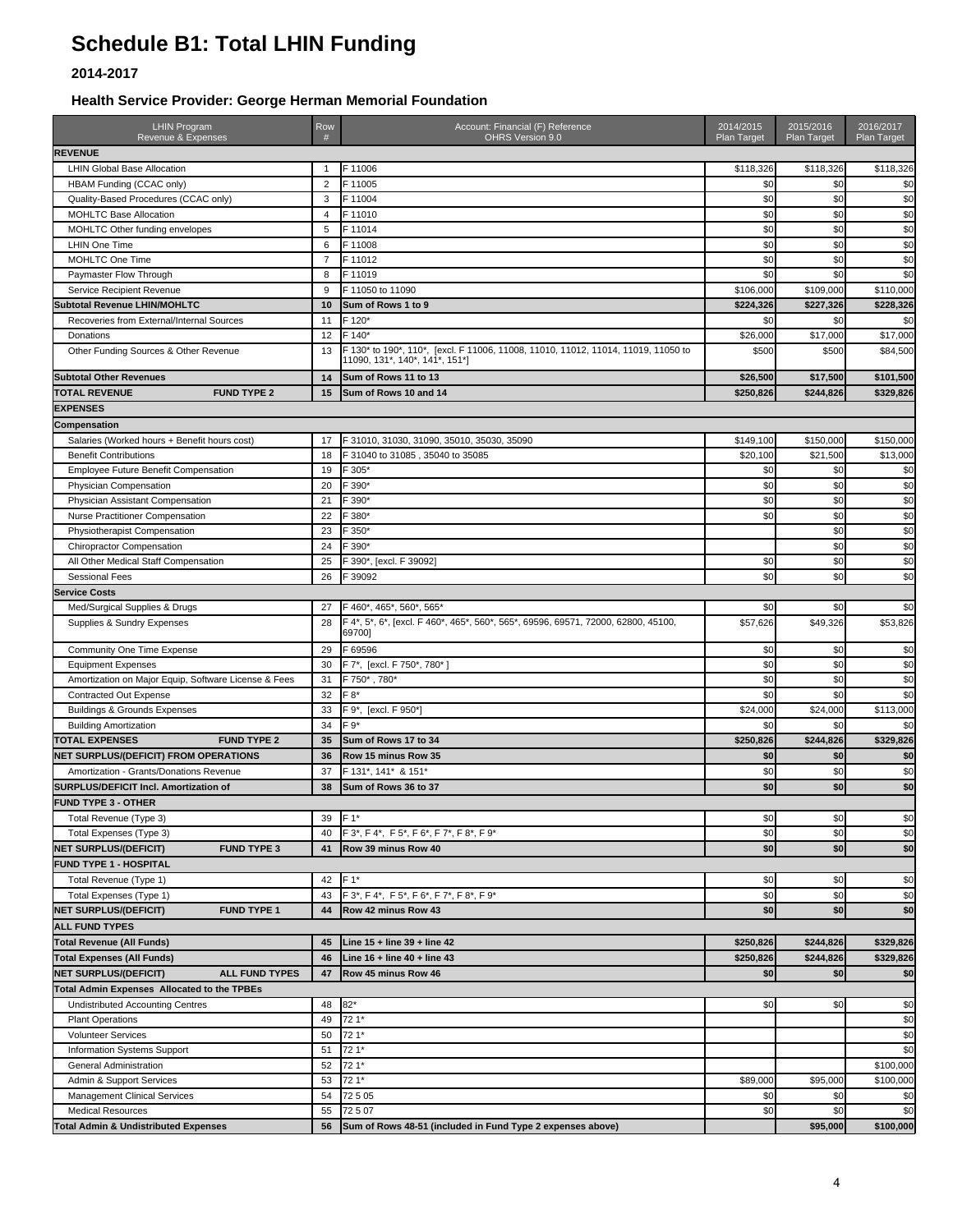# **Schedule B2: Clinical Activity-Summary**

## **2014-2017**

## **Health Service Provider: George Herman Memorial Foundation**

| <b>Service Category</b><br>2014-2015 Budget | <b>OHRS</b><br>Framework<br>Level 3 | Full-time<br>equivalents<br>$($ FTE) | <b>Visits</b> | <b>Not</b><br><b>Uniquely</b><br>Identified<br>Service<br>Recipient<br>Interactions        | Hours of<br>Care | Inpatient<br>Resident<br><b>Days</b> | <b>Individuals</b><br>Served by<br>Functional<br>Centre | Attendance<br>Days Face-<br>to-Face | Group<br>Sessions        | Meal<br>Delivered-<br>Combined | Group<br>Participant<br>Attendances Interactions          | Service<br>Provider                             | Mental<br>Health<br><b>Sessions</b> | Service<br>Provider<br>Group<br><b>Interactions</b> |
|---------------------------------------------|-------------------------------------|--------------------------------------|---------------|--------------------------------------------------------------------------------------------|------------------|--------------------------------------|---------------------------------------------------------|-------------------------------------|--------------------------|--------------------------------|-----------------------------------------------------------|-------------------------------------------------|-------------------------------------|-----------------------------------------------------|
| Residential Services                        | 72 5 40 76*                         | 1.50                                 |               |                                                                                            |                  | 3,468                                | 15 <sub>l</sub>                                         |                                     |                          |                                |                                                           |                                                 |                                     |                                                     |
| <b>Service Category</b><br>2015-2016 Budget | <b>OHRS</b><br>Framework<br>Level 3 | Full-time<br>equivalents<br>$($ FTE) | <b>Visits</b> | <b>Not</b><br><b>Uniquely</b><br>Identified<br>Service<br>Recipient<br>Interactions        | Hours of<br>Care | Inpatient<br>Resident<br><b>Days</b> | Individuals<br>Served by<br>Functional<br>Centre        | Attendance<br>Days Face-<br>to-Face | Group<br><b>Sessions</b> | Meal<br>Delivered-<br>Combined | Group<br>Participant                                      | Service<br>Provider<br>Attendances Interactions | Mental<br>Health<br><b>Sessions</b> | Service<br>Provider<br>Group<br><b>Interactions</b> |
| Residential Services                        | 72 5 40 76*                         | 1.50                                 |               |                                                                                            |                  | 3,468                                | 15                                                      |                                     |                          |                                |                                                           | 520                                             |                                     | 104                                                 |
| <b>Service Category</b><br>2016-2017 Budget | <b>OHRS</b><br>Framework<br>Level 3 | Full-time<br>equivalents<br>$($ FTE) | <b>Visits</b> | <b>Not</b><br><b>Uniquely</b><br>Identified<br>Service<br>Recipient<br><b>Interactions</b> | Hours of<br>Care | Inpatient<br>Resident<br><b>Days</b> | <b>Individuals</b><br>Served by<br>Functional<br>Centre | Attendance<br>Days Face-<br>to-Face | Group<br><b>Sessions</b> | Meal<br>Delivered-             | Group<br>Participant<br>Combined Attendances Interactions | Service<br>Provider                             | Mental<br>Health<br><b>Sessions</b> | Service<br>Provider<br>Group<br>Interactions        |
| Residential Services                        | 72 5 40 76*                         | 1.50                                 |               |                                                                                            |                  | 3,468                                | 15                                                      |                                     |                          |                                |                                                           | 520                                             |                                     | 104                                                 |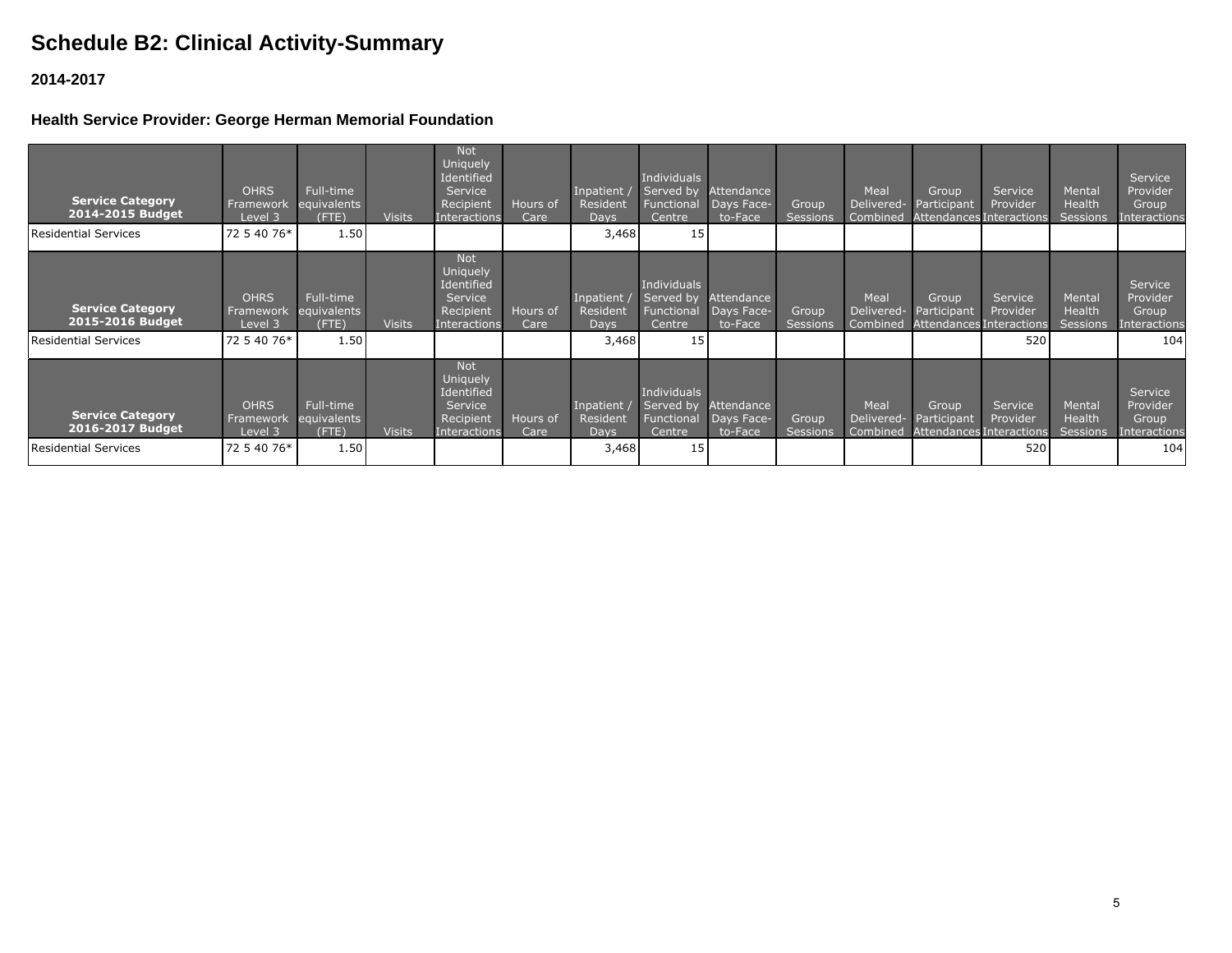# **Schedule E1: Core Indicators**

### **2014-2017**

# **Health Service Provider: George Herman Memorial Foundation**

| <b>Performance Indicators</b>                                                | 2014/2015<br><b>Target</b>    | <b>Performance</b><br><b>Standard</b> | 2015/2016<br><b>Target</b> | <b>Performance</b><br><b>Standard</b> | 2016/2017<br><b>Target</b> | <b>Performance</b><br><b>Standard</b> |
|------------------------------------------------------------------------------|-------------------------------|---------------------------------------|----------------------------|---------------------------------------|----------------------------|---------------------------------------|
| *Balanced Budget - Fund Type 2                                               | 0.00%                         | $>=0$                                 | $0.00\%$                   | $>=0$                                 | $0.00\%$                   | $>=0$                                 |
| Proportion of Budget Spent on Administration                                 | 35.50%                        | 35.5% - 42.6%                         | 38.80%                     | 38.8% - 46.6%                         | 30.32%                     | $30.3\% - 36.4\%$                     |
| **Percentage Total Margin                                                    | $0.00\%$                      | $> = 0\%$                             | $0.00\%$                   | $> = 0\%$                             | $0.00\%$                   | $> = 0\%$                             |
| Percentage of Alternate Level of Care (ALC) days (closed cases)              |                               |                                       |                            |                                       | 9.46%                      | $\leq$ = 10.41%                       |
| Variance Forecast to Actual Expenditures                                     | 5.00%                         | $< 5\%$                               | $0.00\%$                   | $< 5\%$                               | $0.00\%$                   | $< 5\%$                               |
| Variance Forecast to Actual Units of Service                                 | $0.00\%$                      | $< 5\%$                               | $0.00\%$                   | $< 5\%$                               | $0.00\%$                   | $< 5\%$                               |
| Service Activity by Functional Centre                                        | Refer to<br>Schedule E2a      | $\overline{\phantom{a}}$              | Refer to<br>Schedule E2a   |                                       | Refer to<br>Schedule E2a   |                                       |
| Number of Individuals Served                                                 | Refer to<br>Schedule E2a      | $\sim$                                | Refer to<br>Schedule E2a   | $\overline{\phantom{a}}$              | Refer to<br>Schedule E2a   |                                       |
| Alternate Level of Care (ALC) Rate                                           |                               |                                       |                            |                                       | 12.70%                     | $\leq$ = 13.97%                       |
|                                                                              |                               |                                       |                            |                                       |                            |                                       |
|                                                                              | <b>Explanatory Indicators</b> |                                       |                            |                                       |                            |                                       |
| Cost per Unit Service (by Functional Centre)                                 |                               |                                       |                            |                                       |                            |                                       |
| Cost per Individual Served (by Program/Service/Functional Centre)            |                               |                                       |                            |                                       |                            |                                       |
| Client Experience                                                            |                               |                                       |                            |                                       |                            |                                       |
| Budget Spent on Administration - AS General Administration 72 1 10           |                               |                                       |                            |                                       |                            |                                       |
| Budget Spent on Administration - AS Information System Support 72 1 25       |                               |                                       |                            |                                       |                            |                                       |
| Budget Spent on Administration - AS Volunteer Services 72 1 40               |                               |                                       |                            |                                       |                            |                                       |
| Budget Spent on Administration - AS Plant Operation 72 1 55                  |                               |                                       |                            |                                       |                            |                                       |
|                                                                              |                               |                                       |                            |                                       |                            |                                       |
| * Balance Budget Fund Type 2: HSP's are required to submit a balanced budget |                               |                                       |                            |                                       |                            |                                       |

\*\*No negative variance is accepted for Total Margin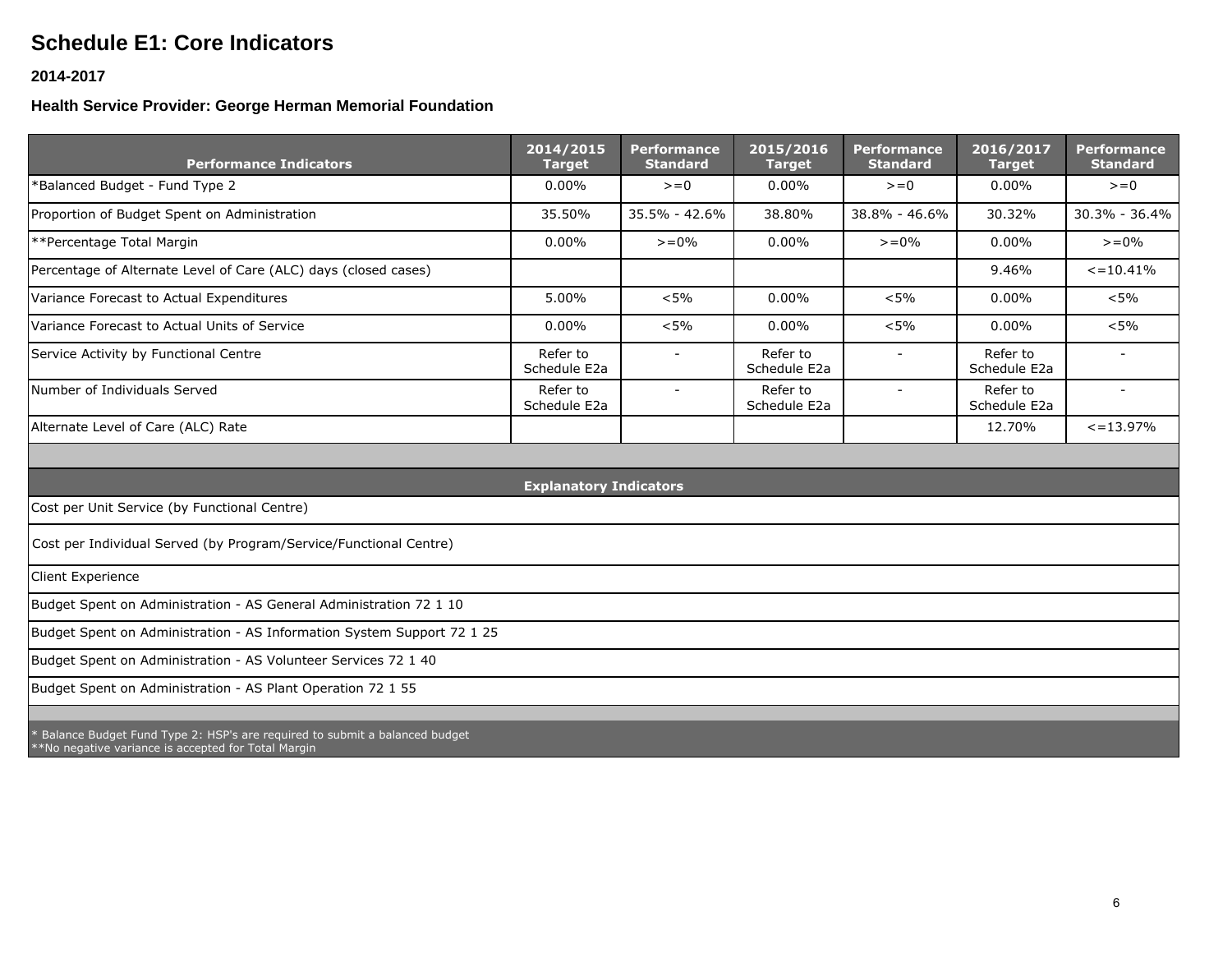# **Schedule E2a: Clinical Activity-Detail**

## **2014-2017**

## **Health Service Provider: George Herman Memorial Foundation**

| <b>OHRS Description &amp; Functional Centre</b>                                                                  |               | 2014-2015                      |                 | 2015-2016                             | 2016-2017       |                                       |                 |  |  |  |
|------------------------------------------------------------------------------------------------------------------|---------------|--------------------------------|-----------------|---------------------------------------|-----------------|---------------------------------------|-----------------|--|--|--|
| <sup>1</sup> These values are provided for information purposes only. They are not<br>Accountability Indicators. | <b>Target</b> | Performance<br><b>Standard</b> | <b>Target</b>   | <b>Performance</b><br><b>Standard</b> | <b>Target</b>   | <b>Performance</b><br><b>Standard</b> |                 |  |  |  |
| Residential Services 72 5 40 76*                                                                                 |               |                                |                 |                                       |                 |                                       |                 |  |  |  |
| Res. Mental Health - Support within Housing 72 5 40 76 30                                                        |               |                                |                 |                                       |                 |                                       |                 |  |  |  |
| <sup>1</sup> Full-time equivalents (FTE)                                                                         | 72 5 40 76 30 | 1.50                           | n/a             | 1.50                                  | n/a             | 1.50                                  | n/a             |  |  |  |
| Inpatient/Resident Days                                                                                          | 72 5 40 76 30 | 3,468                          | $3,121 - 3,815$ | 3,468                                 | $3,121 - 3,815$ | 3,468                                 | $3,121 - 3,815$ |  |  |  |
| Individuals Served by Functional Centre                                                                          | 72 5 40 76 30 | 15                             | $12 - 18$       | 15                                    | $12 - 18$       | 15                                    | $12 - 18$       |  |  |  |
| <sup>1</sup> Total Cost for Functional Centre                                                                    | 72 5 40 76 30 | \$161,826                      | n/a             | \$149,826                             | n/a             | \$229,826                             | n/a             |  |  |  |
| Service Provider Interactions                                                                                    | 72 5 40 76 30 |                                |                 | 520                                   | 442 - 598       | 520                                   | 442 - 598       |  |  |  |
| Service Provider Group Interactions                                                                              | 72 5 40 76 30 |                                |                 | 104                                   | $83 - 125$      | 104                                   | $83 - 125$      |  |  |  |
| <b>Total Administration Expenses</b>                                                                             |               |                                |                 |                                       |                 |                                       |                 |  |  |  |
| <b>Administration and Support Services 72 1*</b>                                                                 |               |                                |                 |                                       |                 |                                       |                 |  |  |  |
| <sup>1</sup> Full-time equivalents (FTE)                                                                         | 72 1*         | 1.00                           | n/a             | 1.00                                  | n/a             | 1.00                                  | n/a             |  |  |  |
| <sup>1</sup> Total Cost for Functional Centre                                                                    | 72 1*         | \$89,000                       | n/a             | \$95,000                              | n/a             | \$100,000                             | n/a             |  |  |  |
|                                                                                                                  |               |                                |                 |                                       |                 |                                       |                 |  |  |  |
| Total Full-Time Equivalents for All F/C                                                                          | 2.50          |                                | 2.50            |                                       | 2.50            |                                       |                 |  |  |  |
| <b>Total Cost for All F/C</b>                                                                                    | \$250,826     |                                | \$244,826       |                                       | \$329,826       |                                       |                 |  |  |  |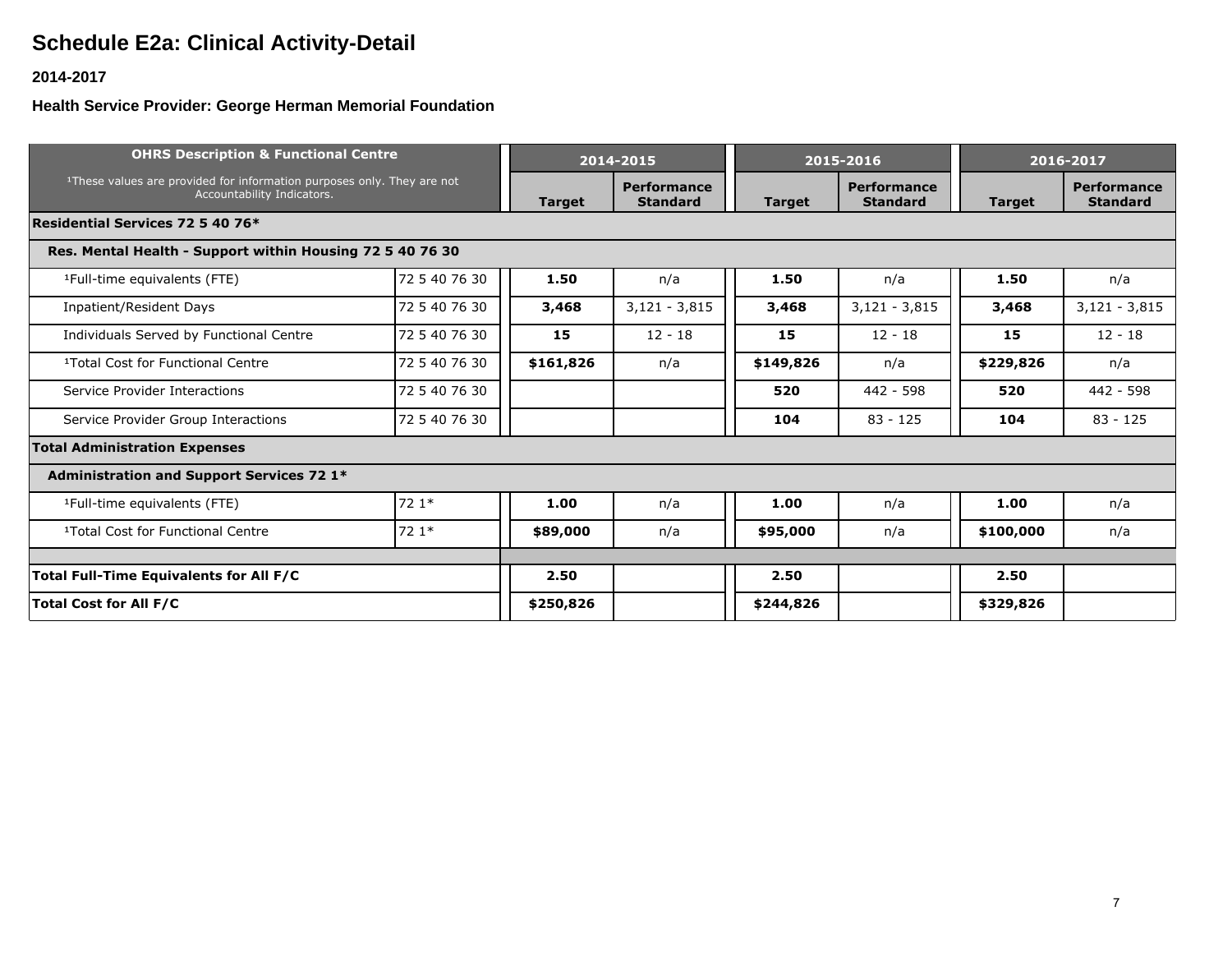# **Schedule E3a: LHIN Local Indicators and Obligations 2016-2017**

### **Health Service Provider: George Herman Memorial Foundation**

### **TC LHIN Tables:**

Participate in applicable initiatives endorsed by the Sector and Cross-Sector Tables, and approved by TC LHIN.

### **TC LHIN's Strategic Plan:**

Support the implementation of TC LHIN's 2015-2018 Strategic Plan. In addition to the multiple initiatives underway related to Strategic Plan 2015-2018, TC LHIN looks to its Health Service Providers (HSPs) for a commitment to the specific initiatives outlined below.

Participate in the following TC LHIN specific initiatives related to:

- Planning and implementation of the primary care strategy including complex patients.
- Implementation of a regional palliative care program.

Continue to actively support TC LHIN Health Equity initiatives through:

- Support approaches to service planning and delivery that: a) improve existing health disparities and, b) actively seek new opportunities to reduce health disparities.
- For Community Health Centres only: Collect and submit demographic/equity data with the goal of covering more than 75% of new clients and existing clients accessing the system by March 2017. The expectation is that this data is linked to clinical outcomes and is made available for clinical application by health care professionals.
- Apply the Health Equity Impact Assessment (HEIA) tool and its supplement(s) in program and service planning.
- Collect Health Card information on clients receiving LHIN funded services. Record the number of clients receiving LHIN funded services that do not have a Health Card.

Participate in the Quality Table initiatives, including compliance with reporting requirements and participation in sector specific and cross-sector quality improvement efforts. As a subset of the work to support the Quality Table, it is required that the following activities related to the measurement of patient experience be conducted:

- Measure patient, client, resident, and family experience at a minimum annually.
- Measure patient experience in a comparable manner to peers, as applicable.
- Report on patient experience results to clients and/or to the public.

Participation in the Indigenous and Francophone Cultural Competency Initiatives.

Participation in French Language Service (FLS) planning:

• For identified HSPs that provide services in French, develop a FLS plan and demonstrate yearly progress towards meeting designation criteria.